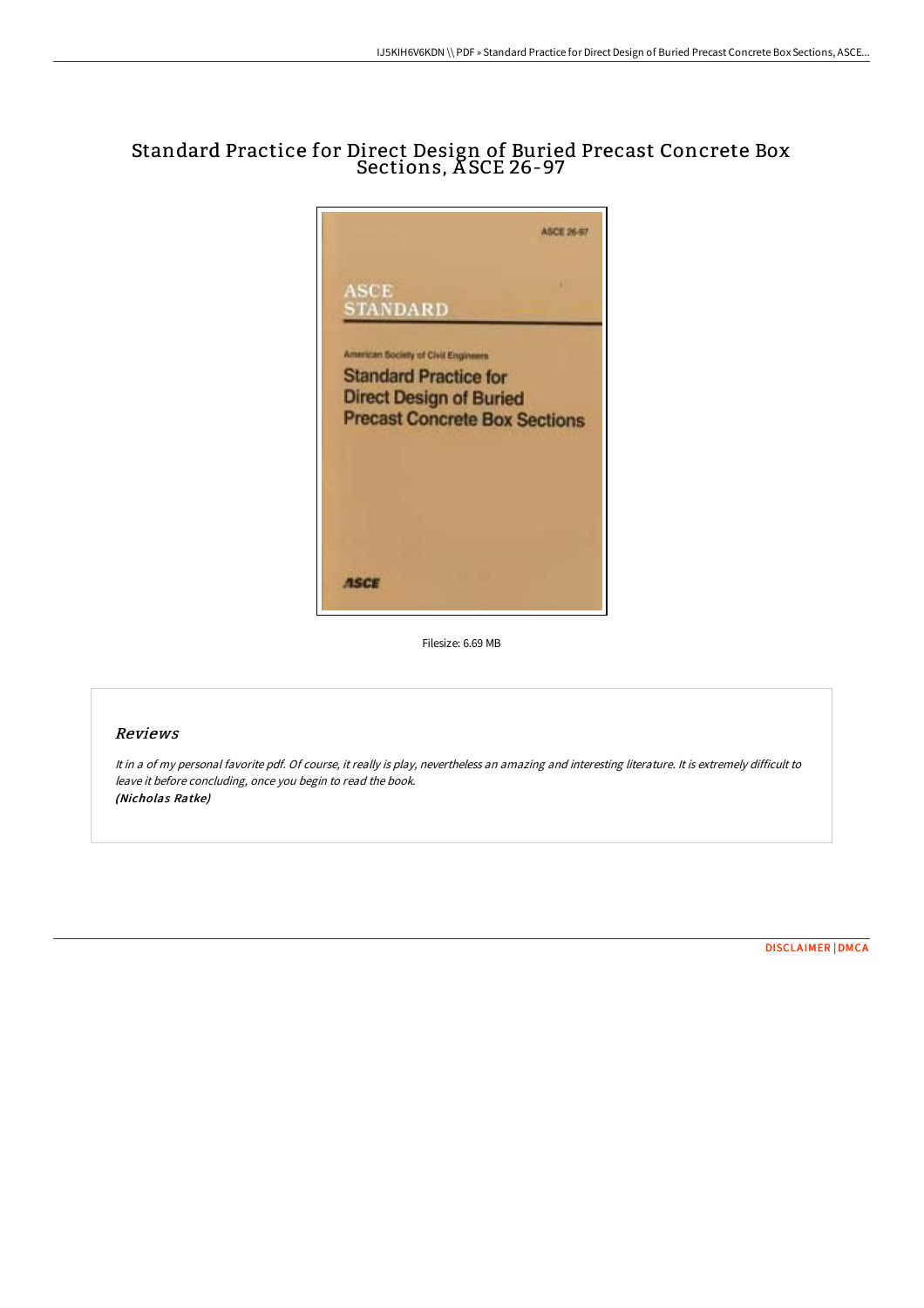## STANDARD PRACTICE FOR DIRECT DESIGN OF BURIED PRECAST CONCRETE BOX SECTIONS, ASCE 26-97



American Society of Civil Engineers. Paperback. Book Condition: new. BRAND NEW, Standard Practice for Direct Design of Buried Precast Concrete Box Sections, ASCE 26-97, American Society of Civil Engineers, This Standard covers the direct design of buried one-cell precast reinforced concrete box sections for the conveyance of sewage, industrial wastes, storm water and drainage, and to serve as tunnels. The design and analysis method accounts for the interaction between the box sections and soil envelope in calculating loads, pressure distributions, moment, thrust and shear in the box section, and includes a procedure for calculating the required reinforcement. Load effects are determined separately for each loading. The structural design of one-cell precast reinforced concrete box sections is based on a limits state design procedure that accounts for strength and serviceability criteria and is consistent with the procedures outlined in Section 17 of the AASHTO Standard Specification for Highway Bridges. The design criteria include: structural aspects, such as flexure, thrust, and shear strengths; handling and installation; fatigue limits; and crack width control. The design of a one-cell precast reinforced concrete box section is based on the assumption that specified design bedding and installation requirements will be achieved during construction of the installation. Owners and engineers will find this Standard useful in preparing contract documents based on the direct design method.

 $\mathbb{R}$ Read [Standard](http://techno-pub.tech/standard-practice-for-direct-design-of-buried-pr-1.html) Practice for Direct Design of Buried Precast Concrete Box Sections, ASCE 26-97 Online  $\sqrt{m}$ [Download](http://techno-pub.tech/standard-practice-for-direct-design-of-buried-pr-1.html) PDF Standard Practice for Direct Design of Buried Precast Concrete Box Sections, ASCE 26-97